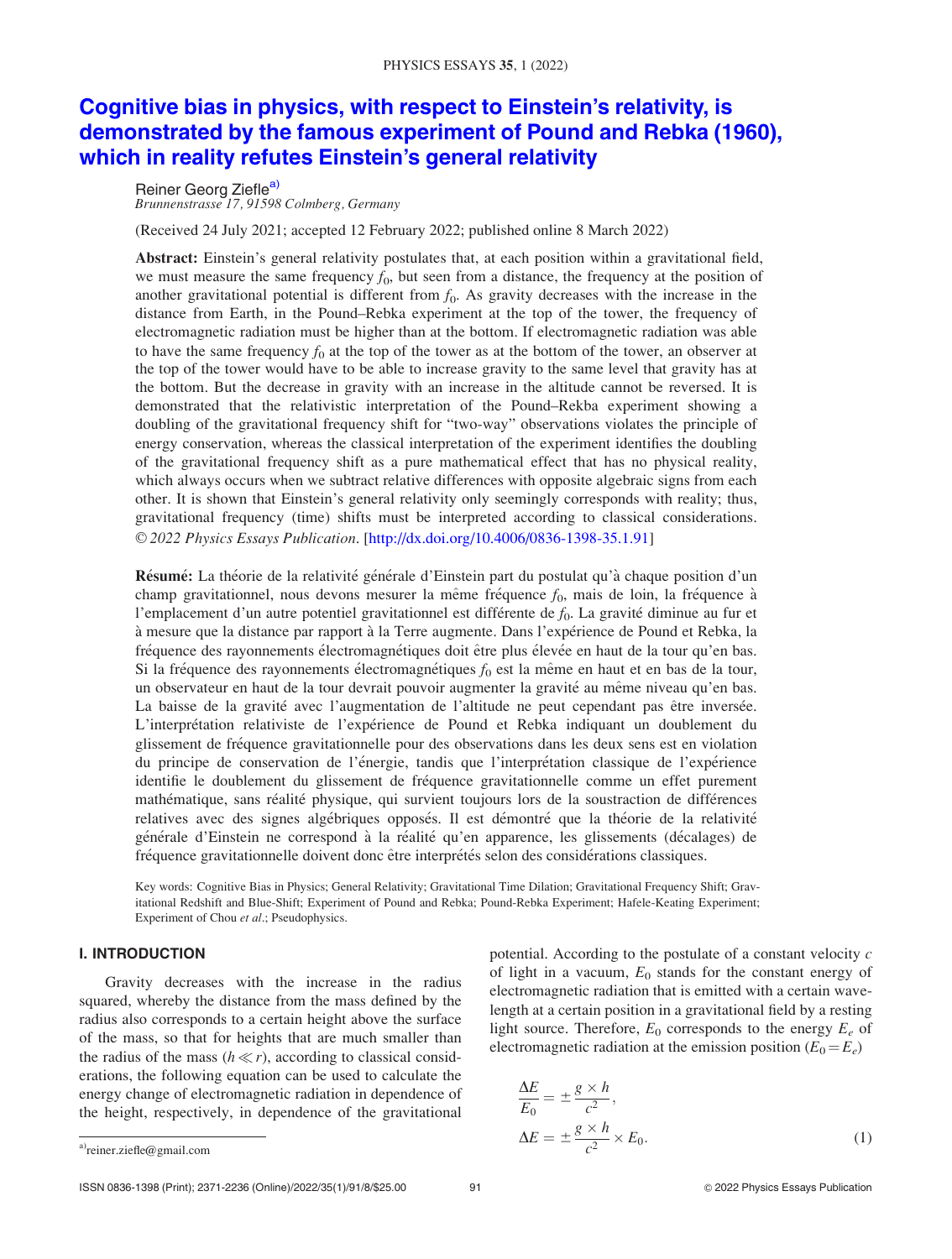<span id="page-1-0"></span>Because the energy of electromagnetic radiation is proportional to the frequency, we obtain for the gravitational frequency shift in dependence of the height, respectively, in dependence of the gravitational potential, where  $f_0$  is the frequency at the emission position  $(f_0 = f_e)$ 

$$
\frac{\Delta f}{f_0} = \pm \frac{g \times h}{c^2},
$$
  
\n
$$
\Delta f = \pm \frac{g \times h}{c^2} \times f_0.
$$
\n(2)

For the height of the tower that was used in the Pound– Rebka experiment<sup>[1](#page-7-0)</sup> (22.56 m), we obtain for the downward path a gravitational frequency shift of

$$
\Delta f_{(T \to B)} = -\frac{g \times h}{c^2} \times f_0, \n\Delta f_{(T \to B)} = -\frac{9.81 \times m/s^2 \times 22.56 \times m}{c^2} \times f_0 \n= -2.46 \times 10^{-15} \times f_0.
$$
\n(3)

For the height of the tower that was used in the Pound– Rebka experiment<sup>[1](#page-7-0)</sup> (22.56 m), we obtain for the upward path a gravitational frequency shift of

$$
\Delta f_{\text{(B}\to\text{T})} = +\frac{g \times h}{c^2} \times f_0, \n\Delta f_{\text{(B}\to\text{T})} = +\frac{9.81 \times \text{m/s}^2 \times 22.56 \times \text{m}}{c^2} \times f_0 \n= +2.46 \times 10^{-15} \times f_0.
$$
\n(4)

Because the frequency of electromagnetic radiation is proportional to time measured by frequencies, we obtain for the gravitational time shift in dependence of the height from the surface of Earth, respectively, in dependence of the gravitational potential, where  $t_0$  is the time (so-called "proper time") at the emission position  $(t_0 = t_e)$ 

$$
\frac{\Delta t}{t_0} = \pm \frac{g \times h}{c^2},
$$
  
\n
$$
\Delta t = \pm \frac{g \times h}{c^2} \times t_0.
$$
\n(5)

For the height of the tower that was used in the Pound– Rebka experiment<sup>1</sup> (22.56 m), we obtain, seen from the bottom of the tower, a gravitational time shift for the top of the tower of

$$
\Delta t = +\frac{g \times h}{c^2} \times t_0,
$$
  
\n
$$
\Delta t = +\frac{9.81 \times m/s^2 \times 22.56 \times m}{c^2} \times t_0
$$
  
\n= +2.46 × 10<sup>-15</sup> × t<sub>0</sub>. (6)

For the height of the tower that was used in the Pound– Rebka experiment<sup>[1](#page-7-0)</sup> (22.56 m), we obtain, seen from the top of the tower, a gravitational time shift for the bottom of the tower of

$$
\Delta t = -\frac{g \times h}{c^2} \times t_0,
$$
  
\n
$$
\Delta t = -\frac{9.81 \times m/s^2 \times 22.56 \times m}{c^2} \times t_0
$$
  
\n= -2.46 × 10<sup>-15</sup> × t<sub>0</sub>. (7)

### II. THE RESULT OF THE POUND–REBKA EXPERIMENT DOES NOT CONFIRM EINSTEIN'S GENERAL RELATIVITY

Let us now analyze the famous experiment of Pound and Rebka published in [1](#page-7-0)960,<sup>1</sup> which is a gravitational redshift experiment. In the experiment, an emitter of  $\gamma$  ray and a receiver were used, which were positioned in a tower at a distance of 22.56 m from each other. The experiment was carried out in two variations, once measuring the frequency shift with the source at the top of the tower and once measuring the frequency shift with the source at the bottom of the tower. They used  $\gamma$  ray with 14.4 keV (= 3.482  $\times$  10<sup>18</sup> Hz). The frequency shift associated with the energy shift over a distance of 22.56 m is very small. To carry out the very exact measurements, Pound and Rebka used a variation of a socalled Mössbauer spectroscopy in the experiment. Pound and Rebka<sup>[1](#page-7-0)</sup> measured for the  $\gamma$  ray that moved upwards on average a relative frequency shift of  $-19.7 \times 10^{-15}$  and for the downward path, they measured for the relative frequencies shift of  $-15.5 \times 10^{-15}$ . The measured quantity was the fractional frequency shift comprising the gravitational frequency shift  $\Delta f_G$  and the frequency shift caused by the emitterabsorber offset-bias shift  $\Delta f_{Bi}$  (Bi stands for bias), which must be eliminated by calculating the difference between the two measurements. For the downward path, we obtain, for the gravitational frequency shift measured by the experiment, a relative frequency shift of

$$
\Delta f'_{(\text{G}:T\to\text{B})} = \Delta f_{(\text{B}\to\text{T})} - \Delta f_{(\text{T}\to\text{B})},
$$
  
\n
$$
\Delta f'_{(\text{G}:T\to\text{B})} = [\Delta f_{(\text{B}i)} - \Delta f_{(\text{G}:B\to\text{T})}] - [\Delta f_{(\text{B}i)}) - \Delta f_{(\text{G}:T\to\text{B})}],
$$
  
\n
$$
\Delta f'_{(\text{G}:T\to\text{B})} = -19.7 \times 10^{-15} \times f_0 - (-15.5 \times 10^{-15} \times f_0),
$$
  
\n
$$
\Delta f'_{(\text{G}:T\to\text{B})} = -4.2 \times 10^{-15} \times f_0.
$$
  
\n(8)

With temperature correction, they measured for the gravitational frequency shift downwards

$$
\Delta f'_{(\text{T}\to\text{B})} = -5.13 \times 10^{-15} \times f_0. \tag{9}
$$

For the upward path, we obtain, for the gravitational frequency shift measured by the experiment, a relative frequency shift of

$$
\Delta f'_{(\text{G:B}\to\text{T})} = \Delta f_{(\text{T}\to\text{B})} - \Delta f_{(\text{B}\to\text{T})},
$$
  
\n
$$
\Delta f'_{(\text{G:B}\to\text{T})} = [\Delta f_{(\text{B}i)} - \Delta f_{(\text{G:T}\to\text{B})}] - [\Delta f_{(\text{B}i)} - \Delta f_{(\text{G:B}\to\text{T})}],
$$
  
\n
$$
\Delta f'_{(\text{G:B}\to\text{T})} = -15.5 \times 10^{-15} \times f_0 - (-19.7 \times 10^{-15} \times f_0),
$$
  
\n
$$
\Delta f'_{(\text{G:B}\to\text{T})} = +4.2 \times 10^{-15} \times f_0.
$$
  
\n(10)

With temperature correction, they measured for the gravitational frequency shift upwards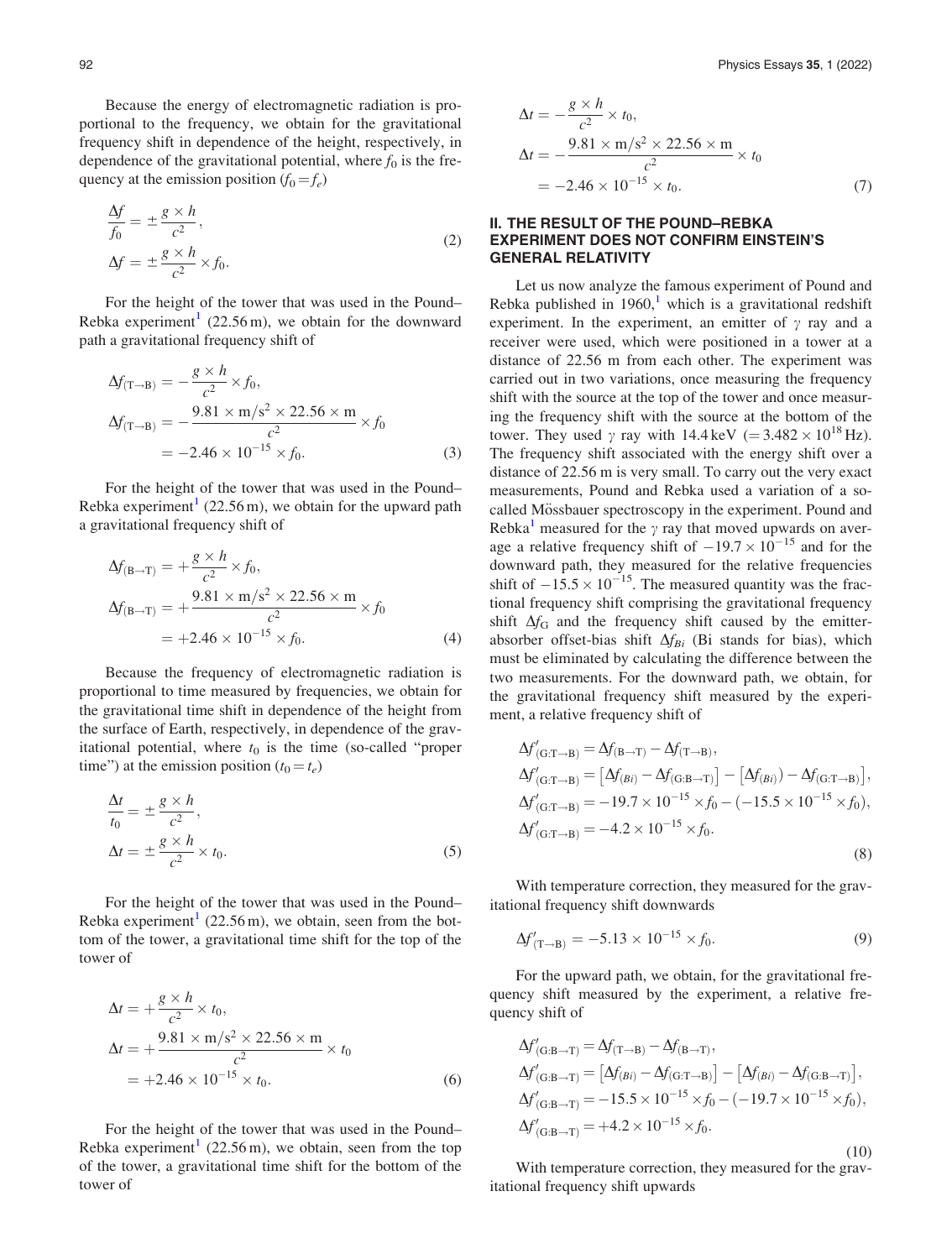<span id="page-2-0"></span>
$$
\Delta f'_{\text{(B}\to\text{T})} = +5.13 \times 10^{-15} \times f_0. \tag{11}
$$

To interpret the result of the experiment correctly, we have to recognize that the differences of the frequency shifts are mathematically doubled, but in reality, the measured frequency shifts correspond with the values that are predicted also by classical considerations, which have half of the values of Eqs.  $(8)$  and  $(10)$ , respectively, half of the values of Eqs. [\(9\)](#page-1-0) and [\(11\)](#page-1-0)

$$
\Delta f_{(\text{G:T}\rightarrow\text{B})} = \frac{\Delta f'_{(\text{G:T}\rightarrow\text{B})}}{2} = \frac{-4.2 \times 10^{-15} \times f_0}{2}
$$
  
= -2.1 × 10<sup>-15</sup> × f<sub>0</sub>,  

$$
\Delta f_{(\text{G:B}\rightarrow\text{T})} = \frac{\Delta f'_{(\text{G:B}\rightarrow\text{T})}}{2} = \frac{+4.2 \times 10^{-15} \times f_0}{2}
$$
  
= +2.1 × 10<sup>-15</sup> × f<sub>0</sub>. (12)

Recognizing that the measured frequency shifts are composed of the gravitational frequency shift  $\Delta f_G$  and the frequency offset-bias shift  $\Delta f_{Bi}$  (Bi stands for bias), we can calculate the offset-bias shift by subtracting the relative gravitational frequency shift at the bottom from the measured composed frequency shift for the upward

$$
\Delta f_{(Bi)} = \Delta f_{(B \to T)} - \Delta f_{(G:T \to B)},
$$
  
\n
$$
\Delta f_{(Bi)} = -19.7 \times 10^{-15} \times f_0 - (-2.1 \times 10^{-15} \times f_0),
$$
  
\n
$$
\Delta f_{(Bi)} = -17.6 \times 10^{-15} \times f_0.
$$
\n(13)

Inserting in Eq. [\(8\)](#page-1-0) the real value for the gravitational frequency shift for the upward path and the offset-bias shift, we obtain double the value of the real value for the gravitational frequency shift, which is a mathematical and, therefore, a fictitious gravitational frequency shift

$$
\Delta f'_{(\text{G:T}\rightarrow\text{B})} = \Delta f_{(\text{B}\rightarrow\text{T})} - \Delta f_{(\text{T}\rightarrow\text{B})},
$$
  
\n
$$
\Delta f'_{(\text{G:T}\rightarrow\text{B})} = [\Delta f_{(Bi)} - \Delta f_{(\text{G:B}\rightarrow\text{T})}] - [\Delta f_{(Bi)}) - \Delta f_{(\text{G:T}\rightarrow\text{B})}],
$$
  
\n
$$
\Delta f'_{(\text{G:T}\rightarrow\text{B})} = [-17.6 \times 10^{-15} \times f_0 - (+2.1 \times 10^{-15}) \times f_0] - [-17.6 \times 10^{-15} \times f_0 - (-2.1 \times 10^{-15}) \times f_0],
$$
  
\n
$$
\Delta f'_{(\text{G:T}\rightarrow\text{B})} = -4.2 \times 10^{-15} \times f_0.
$$
  
\n(14)

Inserting in Eq. [\(10\)](#page-1-0) the real value for the gravitational frequency shift for the upward path and the offset-bias shift, we obtain double the value of the real value for the gravitational frequency shift, which is a pure mathematical and therefore a fictitious gravitational frequency shift

$$
\Delta f'_{(G:B\to T)} = \Delta f_{(T\to B)} - \Delta f_{(B\to T)},
$$
  
\n
$$
\Delta f'_{(G:B\to T)} = [\Delta f_{(Bi)} - \Delta f_{(G:T\to B)}] - [\Delta f_{(Bi)} - \Delta f_{(G:B\to T)}],
$$
  
\n
$$
\Delta f'_{(G:B\to T)} = [-17.6 \times 10^{-15} \times f_0 - (-2.1 \times 10^{-15}) \times f_0] - [-17.6 \times 10^{-15} \times f_0 - (+2.1 \times 10^{-15}) \times f_0],
$$
  
\n
$$
\Delta f'_{(G:B\to T)} = +4.2 \times 10^{-15} \times f_0.
$$

(15)

Physicists are good in mathematics and should know that, subtracting relative differences from each other, the relative differences will mathematically double, when they have opposite algebraic signs. An example: Bob has two apples and Tom has four apples. Bob has two apples less than Tom  $(-2$  apples) and Tom has two apples more than Bob  $(+2$  apples). Subtracting from Tom's relative more apples, the relative less apples of Bob, we mathematically obtain for Tom 4 apples more than Bob's apples. To obtain the real relative difference of apples between Bob and Tom, we have to half the result, where a stands for apples

$$
\Delta a_{(B\to T)} = \frac{\Delta a_{(B\to T)} - \Delta a_{(T\to B)}}{2},
$$
  
\n
$$
\Delta a_{(B\to T)} = \frac{+2a - (-2a)}{2} = +\frac{4a}{2} = +2a.
$$
\n(16)

Therefore, the values that were measured for the gravitational frequency shifts were in realty (temperature corrected)

$$
\Delta f_G \approx \frac{\pm 5 \times 10^{-15} \times f_0}{2} \approx \pm 2.5 \times 10^{-15} \times f_0. \tag{17}
$$

The doubled values that were obtained by mathematically eliminating the off-set bias shift are in reality fictitious gravitational frequency shifts.

As Pound and Rebka should have had recognized that only half the value of the gravitational frequency shift was actually measured by the experiment, one gets the impression that Pound and Rebka were not able to recognize this because of a cognitive bias with respect to Einstein's general relativity, which is actually refuted by the Pound–Rebka experiment. An additional example shall explain the mathematical (fictitious) doubling of real relative values. One person (Bob) is 170 cm tall and another person (Tom) is 180 cm tall. Both wear a cap on their head with a height of 5 cm. Without the cap, Bob is 10 cm smaller  $(-10 \text{ cm})$  than Bob and Tom 10 cm taller  $(+10 \text{ cm})$  than Bob.

Let us imagine that we can measure the relative size differences only together with the cap  $(+5 \text{ cm})$ . Subtracting the values of the relative differences from each other, which eliminates the height of the cap, we obtain, seen from Bob, for the difference double the relative size difference

$$
\Delta Size'_{(B\rightarrow T)} = [\Delta Size_{(B\rightarrow T)} + \Delta Size_{(cap)}]
$$

$$
- [\Delta Size_{(T\rightarrow B)} + \Delta Size_{(cap)}],
$$

$$
\Delta Size'_{(B\rightarrow T)} = +15 \text{ cm} - (-5 \text{ cm}) = +20 \text{ cm},
$$

$$
\{\Delta Size'_{(B\rightarrow T)} = (+10 \text{ cm} + 5 \text{ cm}) - (-10 \text{ cm} + 5 \text{ cm}) = +20 \text{ cm}\}. \tag{18}
$$

But Tom cannot have been grown by the calculation of the "two-way height" difference between Bob and Tom. Seen from Tom, the difference between Tom and Bob also doubles to an unreal difference in size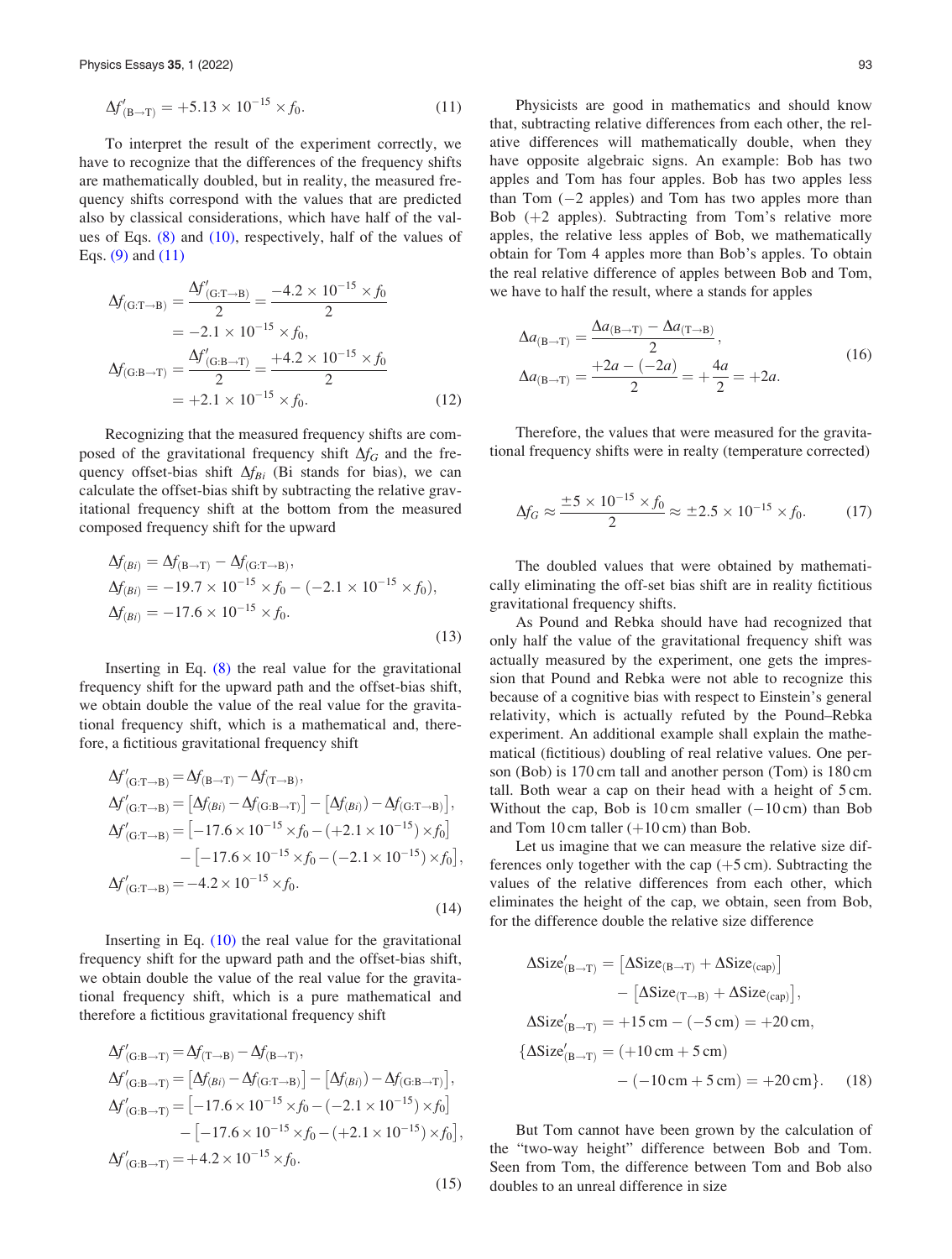$$
\Delta \text{Size}'_{(T \to B)} = [\Delta \text{Size}_{(T \to B)} + \Delta \text{Size}_{(cap)}]
$$

$$
- [\Delta \text{Size}_{(B \to T)} + \Delta \text{Size}_{(cap)}],
$$

$$
\Delta \text{Size}'_{(T \to B)} = -5 \text{ cm} - (+15 \text{ cm}) = -20 \text{ cm},
$$

$$
\{\Delta \text{Size}'_{(T \to B)} = (-10 \text{ cm} + 5 \text{ cm})
$$

$$
- (+10 \text{ cm} + 5 \text{ cm}) = -20 \text{ cm}\}.
$$
(19)

 $A \cap C$ 

But Bob cannot have been shrunk by the calculation of the two-way height difference between Tom and Bob. To obtain the real relative difference in size, we have to half these values and obtain correctly for the real relative differences

$$
\Delta \text{Size} = \pm \frac{\Delta \text{Size}'}{2} \pm \frac{20 \text{ cm}}{2} = \pm 10 \text{ cm}.
$$
 (20)

Today's physicist believe that double the value of Eq. [\(11\)](#page-1-0) for the gravitational frequency (time) shift of a twoway observation is real because, also according to Einstein's general relativity, this value can be derived by a two-way comparison, which Pound and Rebka called the gravitational frequency (time) shift of a two-way height. But the relativistic two-way value for the gravitational frequency (time) shift is half a fictitious mathematical shift and half a real physical gravitational frequency (time) shift, as it is correctly calculated in Eq. [\(17\).](#page-2-0) Other experiments like that of Hafele and Keating, $3$  as well as by the experiments of Briatore and Leschiutta<sup>[2](#page-7-0)</sup> or of Chou *et al.*<sup>[4](#page-7-0)</sup> and similar experiments that measured the gravitational frequency (time) shift in dependence of the gravitational potential, could not verify the doubling of the gravitational frequency (time) shift calculated by Pound–Rebka.<sup>[2–4](#page-7-0)</sup>

#### III. EINSTEIN'S GENERAL RELATIVITY IS MATHEMATICAL PSEUDOPHYSICS

The relative frequency at the top of the tower can be calculated more precisely by the following formula using the Schwarzschild radius  $R_s$ , where  $+h$  is the height of the tower,  $f<sub>T</sub>$  is the frequency at the top of the tower,  $f<sub>0</sub>$  is the frequency at the surface of Earth,  $M$  is the mass of Earth,  $r$  is the radius of Earth ( $r = r_B$ , where B stands for the bottom of the tower),  $G$  is the Newtonian constant, and  $c$  is the velocity of light, where at the surface of the Earth (bottom of the tower), the relative frequency is  $1 \times f_0$ 

$$
f_T = \sqrt{\frac{1 - \frac{R_s}{r + h}}{1 - \frac{R_s}{r}}} \times f_0 = \sqrt{\frac{1 - \frac{R_s}{r_B + h}}{1 - \frac{R_s}{r}}}
$$

$$
\times f_0 = \sqrt{\frac{1 - \frac{2GM}{(r_B + h) \times c^2}}{1 - \frac{2GM}{r \times c^2}}} \times f_0,
$$

$$
f_{T} = \sqrt{\frac{1 - \frac{2 \times 6.6743 \times 10^{-11} \times \frac{m^3}{kg \times s^2} \times 5.792 \times 10^{24} kg}{1 - \frac{2 \times 6.6743 \times 10^{-11} \times \frac{m^3}{kg \times s^2} \times 5.792 \times 10^{24} kg}{6371\,000 \text{ m} \times c^2}} \times f_{0},
$$
\n
$$
f_{T} = \sqrt{\frac{1 - \frac{773\,046\,656\,000\,000 \times \frac{m^3}{s^2}}{1 - \frac{6371\,022.56 \text{ m} \times c^2}{6371\,000 \text{ m} \times c^2}} \times f_{0},}
$$
\n
$$
f_{T} = \sqrt{\frac{1 - 1.350\,066\,487\,804\,8 \times 10^{-9}}{1 - 1.350\,071\,268\,451\,5 \times 10^{-9}} \times f_{0} = \sqrt{\frac{0.999\,999\,998\,649\,933\,512\,2}{0.999\,999\,998\,649\,928\,731\,5}} \times f_{0}
$$
\n
$$
f_{T} = 1.000\,000\,000\,000\,000\,24 \times f_{0}.
$$
\n(21)

This value corresponds with a frequency (time) shift in comparison to the frequency at the ground (bottom of the tower), whereby we have to consider that  $f_0$  and the frequency  $f_B$  at the bottom of the tower are identical

$$
\Delta f_{\text{(B}\to\text{T})} = +0.000\,000\,000\,000\,002\,4 \times f_0, \n\Delta f_{\text{(B}\to\text{T})} = +2.4 \times 10^{-15} \times f_0 \to \Delta f_{\text{(B}\to\text{T})} \n= +2.4 \times 10^{-15} \times f_B.
$$
\n(22)

When the frequency (time) shift is by a certain small factor larger at a higher altitude (top of the tower) than on the ground (bottom of the tower), the frequency must be circa by the same factor lower at the bottom of the tower than at the top of the tower

$$
\Delta f_{(\text{T}\to\text{B})} = -2.4 \times 10^{-15} \times f_T,
$$
  
\n
$$
\Delta f_{(\text{T}\to\text{B})} = -2.4 \times 10^{-15} \times 1.000\,000\,000\,00024 \times f_B,
$$
  
\n
$$
\Delta f_{(\text{T}\to\text{B})} = -2.4000\,000\,000\,000\,0576 \times 10^{-15} \times f_0.
$$
\n(23)

But absolutely correct is

$$
f_B = f_T - 0.000\,000\,000\,000\,002\,4 \times f_0,
$$
  
\n
$$
f_B = 1.000\,000\,000\,000\,002\,4
$$
  
\n
$$
\times f_0 - 0.000\,000\,000\,000\,002\,4 \times f_0 = f_0,
$$
  
\n
$$
\to \Delta f_{(T \to B)} = -2.4 \times 10^{-15} \times f_0.
$$
\n(24)

We have given the correct equation using the Schwarzschild radius, which assigns the surface of Earth the frequency  $f_0$ , which is used for the  $\gamma$  ray with 14.4 keV (= 3.482  $\times$  10<sup>18</sup> Hz)

 $\Delta$ C $=$  $\Delta$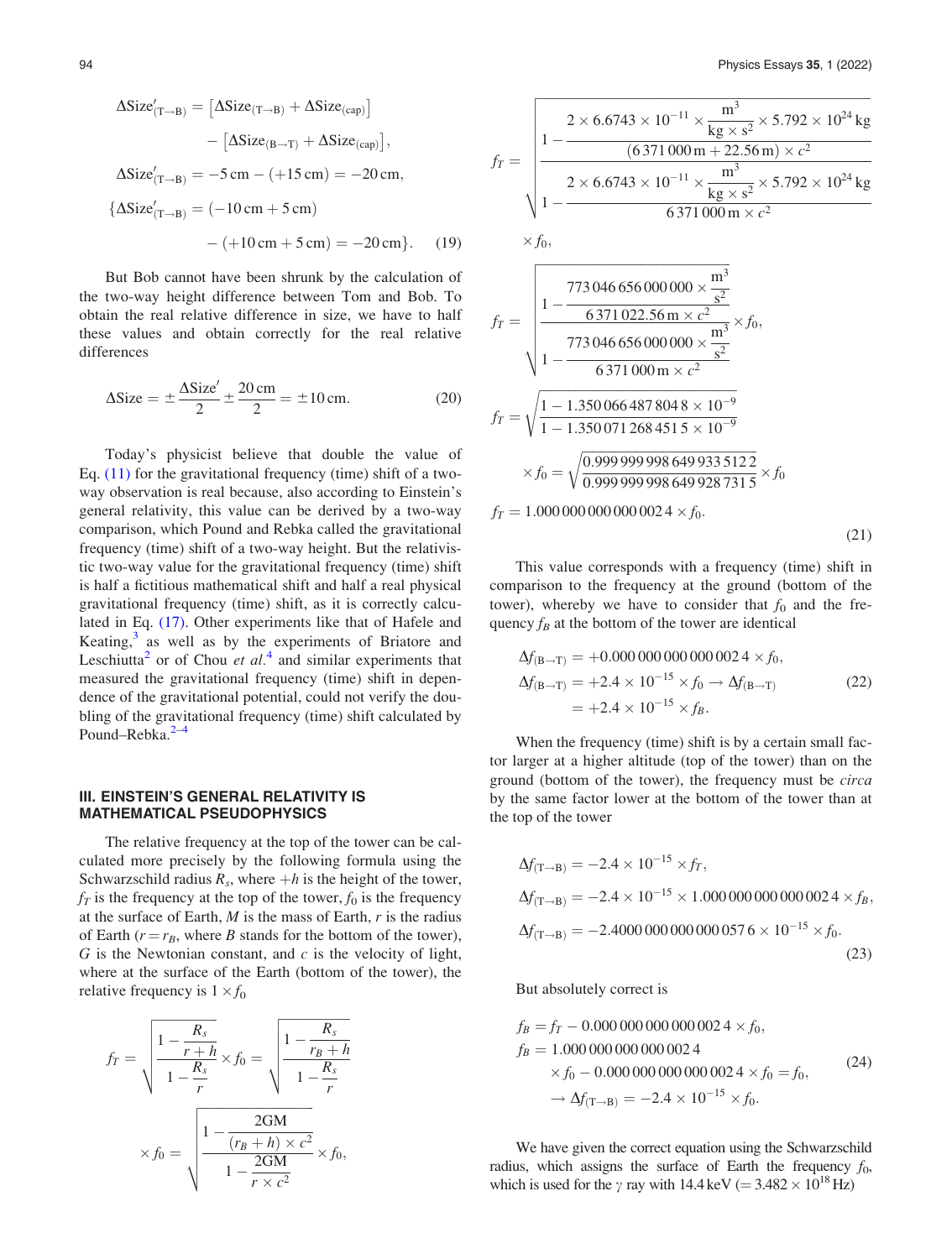$$
f = \sqrt{\frac{1 - \frac{R_s}{r}}{1 - \frac{R_s}{r}} \times f_0} = \sqrt{\frac{1 - \frac{2GM}{r \times c^2}}{1 - \frac{2GM}{r \times c^2}} \times f_0} = 1
$$
  
×  $f_0 = 3.482 \times 10^{18}$  Hz. (25)

For the top of the tower, we obtain this equation

$$
f_T = \sqrt{\frac{1 - \frac{R_s}{r + h}}{1 - \frac{R_s}{r}}} \times f_0 = \sqrt{\frac{1 - \frac{2GM}{(r + h) \times c^2}}{1 - \frac{2GM}{r \times c^2}}}
$$
  
\n
$$
\times f_0 = 1.000\,000\,000\,000\,0024 \times f_0,
$$
  
\n= 1.000\,000\,000\,000\,0024 \times 3.482 \times 10^{18} Hz  
\n= 3.482\,000\,000\,000\,008\,357 \times 10^{18} Hz. (26)

Einstein's general relativity postulates that each observer must measure the same frequency  $f_0$  and the same proper time  $t_0$  within a gravitational field, independent of the strength of the gravitational potential. According to Einstein's general relativity, an observer at the top of the tower will also measure the frequency  $f_0$ , which is used for the  $\gamma$ ray with  $14.4 \,\text{keV}$  (=  $3.482 \times 10^{18} \,\text{Hz}$ ), so that Einstein's general relativity postulates that the following equation must also be correct:

$$
f_T = \sqrt{\frac{1 - \frac{R_s}{r + h}}{1 - \frac{R_s}{r}}} \times f_0 = \sqrt{\frac{1 - \frac{2GM}{(r + h) \times c^2}}{1 - \frac{2GM}{r \times c^2}}} \times f_0
$$
  
= 3.482 × 10<sup>18</sup> Hz. (27)

Therefore, according to Einstein's general relativity, the following equation must also be correct:

$$
\sqrt{\frac{1 - \frac{2GM}{r \times c^2}}{1 - \frac{2GM}{r \times c^2}}} \times f_0 = \sqrt{\frac{1 - \frac{2GM}{(r+h) \times c^2}}{1 - \frac{2GM}{r \times c^2}}} \times f_0.
$$
 (28)

Today's physicists claim that Einstein's general relativity is right, which means that they also claim that Eq. (28) must be correct, but everybody who thinks logically can recognize that Eq. (28) is wrong because the correct one is

$$
\sqrt{\frac{1 - \frac{2GM}{r \times c^2}}{1 - \frac{2GM}{r \times c^2}}} \times f_0 \neq \sqrt{\frac{1 - \frac{2GM}{(r+h) \times c^2}}{1 - \frac{2GM}{r \times c^2}}} \times f_0.
$$
 (29)

The physical constellation according to Einstein's general relativity is shown in Fig. 1.

For the two-way height, we obtain for the bottom of the tower according to Einstein's relativity, as it is seen from the top of the tower a gravitational frequency (time) shift



FIG. 1. The physical constellation of the Pound–Rebka experiment according to Einstein's general relativity.

$$
\Delta f_{(T \to B)} = f_{(T \to B)} - f_{(B \to T)},
$$
  
\n
$$
\Delta f_{(T \to B)} = 1 \times f_0 - 2.46 \times 10^{-15}
$$
  
\n
$$
\times f_0 - (1 \times f_0 + 2.46 \times 10^{-15} \times f_0),
$$
  
\n
$$
\Delta f_{(T \to B)} = 0.000\,000\,000\,000\,0007\,56
$$
  
\n
$$
\times f_0 - (+1.000\,000\,000\,000\,002\,46 \times f_0),
$$
  
\n
$$
\Delta f_{(T \to B)} = -4.92 \times 10^{-15} \times f_0.
$$
\n(30)

For the two-way height, we obtain for the top of the tower according to Einstein's relativity, as it is seen from the bottom of the tower a gravitational frequency (time) shift

$$
\Delta f_{\text{(B}\to\text{T})} = f_{\text{(B}\to\text{T})} - f_{\text{(T}\to\text{B})},
$$
  
\n
$$
\Delta f_{\text{(B}\to\text{T})} = 1 \times f_0 + +2.46 \times 10^{-15}
$$
  
\n
$$
\times f_0 - (1 \times f_0 - 2.46 \times 10^{-15} \times f_0),
$$
  
\n
$$
\Delta f_{\text{(B}\to\text{T})} = 1.000\,000\,000\,000\,002\,46
$$
  
\n
$$
\times f_0 - (+0.000\,000\,000\,000\,007\,56 \times f_0),
$$
  
\n
$$
\Delta f_{\text{(B}\to\text{T})} = +4.92 \times 10^{-15} \times f_0.
$$
\n(31)

Because gravity decreases with the increase in the distance from Earth, at the top of the tower, the frequency of electromagnetic radiation must be faster than on the ground. If electromagnetic radiation was able to have the same frequency at the top of the tower and on the ground, an observer at the top of the tower would have to be able to increase gravity to the same value that gravity has on the ground. But nobody can create gravity, and gravity is always stronger on the ground than at the top of the tower, which cannot be the other way around. The frequency of electromagnetic radiation cannot be the same on the ground and at a certain altitude, which is postulated by Einstein's general relativity. Using a realistic physics, we have to increase the radius in the numerator when we go out from the frequency at the top of the tower  $f_T$  in order to calculate the correct frequency  $f_B$ at the bottom of the tower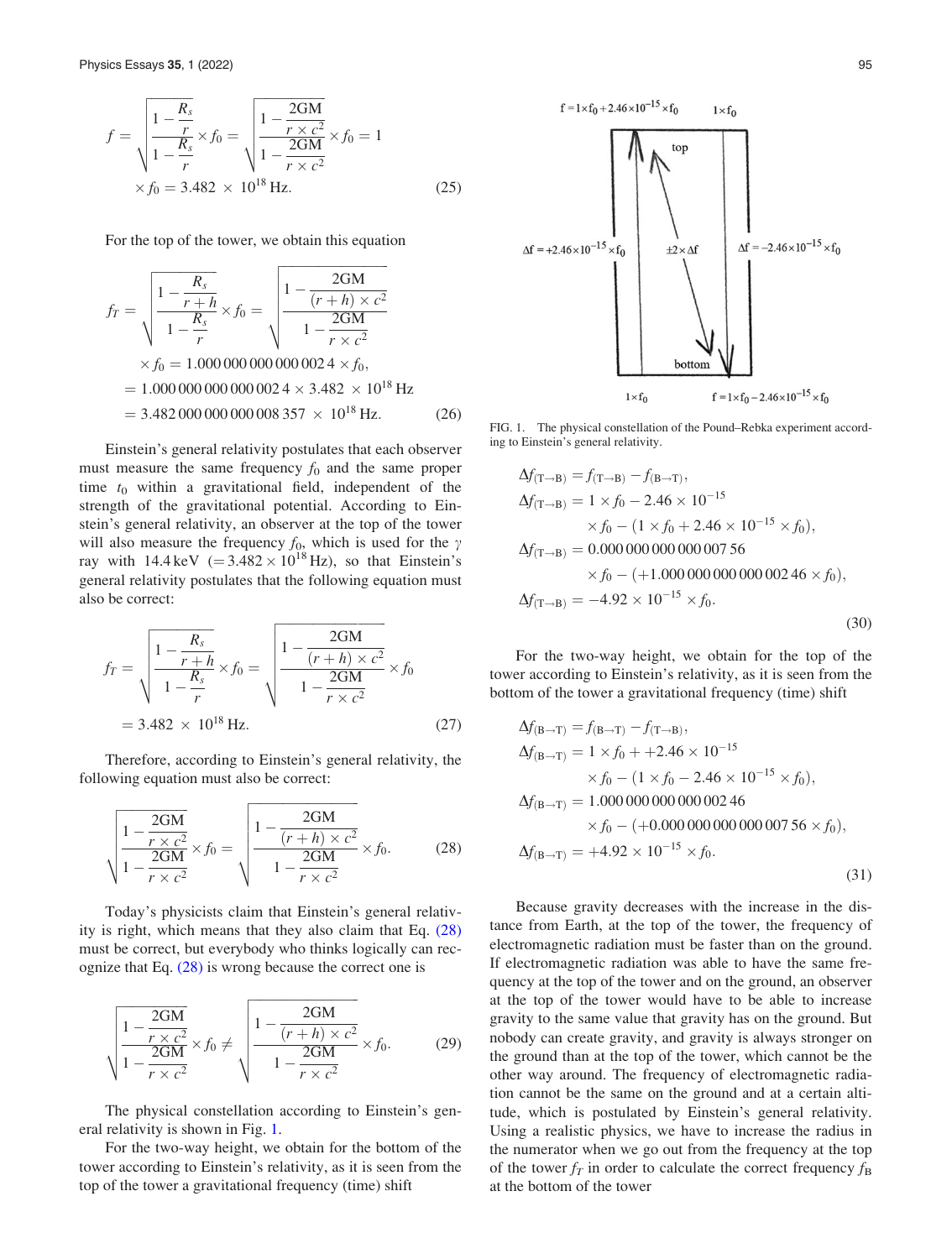$f_B =$  $1 - \frac{2GM}{(r_T - h) \times c^2}$  $\frac{1 - \frac{2GM}{1 - \frac{2GM}{1}}}{1 - \frac{2GM}{1 - \frac{2GM}{1 - \frac{2GM}{1 - \frac{2GM}{1 - \frac{2GM}{1 - \frac{2GM}{1 - \frac{2GM}{1 - \frac{2GM}{1 - \frac{2GM}{1 - \frac{2GM}{1 - \frac{2GM}{1 - \frac{2GM}{1 - \frac{2M}}}}}}}}$  $r \times c^2$  $\sqrt{ }$  $f_B =$  $\frac{1}{2}$  $1 2 \times 6.6743 \times 10^{-11} \times \frac{m^3}{\text{kg} \times \text{s}^2} \times 5.792 \times 10^{24} \text{kg}$  $(6\,371\,022.56\,\mathrm{m} - 22.56\,\mathrm{m}) \times c^2$  $1 2 \times 6.6743 \times 10^{-11} \times \frac{m^3}{\text{kg} \times \text{s}^2} \times 5.792 \times 10^{24} \text{kg}$ 6 371 000 m  $\times c^2$  $\begin{bmatrix} \phantom{-} \\ \phantom{-} \\ \phantom{-} \\ \phantom{-} \end{bmatrix}$  $\times f_0 = 1 \times f_0.$ (32)

The physical constellation according to classical considerations is shown in Fig. 2.

The classical single value of the diagonal (two-way) gravitational frequency shift was confirmed by the Pound– Rebka experiment, but not the relativistic diagonal gravitational frequency shift, as it is erroneously claimed by today's physics, thus in reality the Pound–Rebka experiment refuted Einstein's general relativity.

Wrongly not increasing the radius in the numerator when going out from the frequency at the top of the tower, we obtain a value for another tower that reaches 22.56 m below the surface of Earth, respectively, below the bottom of the real tower used in the experiment

$$
f_B = \sqrt{\frac{1 - \frac{2GM}{(r - h) \times c^2}}{1 - \frac{2GM}{r \times c^2}} \times f_0},
$$

$$
f_B = \sqrt{\frac{1 - \frac{2 \times 6.6743 \times 10^{-11} \times \frac{m^3}{kg \times s^2} \times 5.792 \times 10^{24} kg}{1 - \frac{2 \times 6.6743 \times 10^{-11} \times \frac{m^3}{kg \times s^2} \times 5.792 \times 10^{24} kg}{6371000 m \times c^2}}}
$$
  
× f<sub>0</sub>,

$$
f_B = +0.000\,000\,000\,000\,007\,6 \times f_0.
$$
\n(33)

But this additional unreal tower under the surface of the Earth (under the bottom of the tower), resulting with the real tower on Earth in a tower with a two-way height, as it is postulated by Pound and Rebka, and today's physics to be real, is mathematical fiction. Using the simplified equation for the gravitational frequency (time) shift, which does not contain the radius of Earth, and not considering the correct frequency  $(f_T = 1.000\ 000\ 000\ 000\ 002\ 46 \times 10^{-15} \times f_0)$  for the top of the tower, the contradiction is hidden, which implies that it

 ${\tt f=1\times f_0+2.46\times10^{-15}\times f_0}$  $f = 1 \times f_0 + 2.46 \times 10^{-15} \times f_0$ top  $\pm 1\times \Delta f$  $\Delta f = -2.46 \times 10^{-15} \times f_0$  $\Delta f = +2.46 \times 10^{-15} \times f_0$ bottom

FIG. 2. The physical constellation of the Pound–Rebka experiment according to classical considerations representing real physics.

 $1 \times f_0$ 

 $1 \times f_0$ 

would be possible to change the direction of the decrease in gravity, which is not possible

$$
f_{(\text{T}\rightarrow\text{B})} = f_T - \frac{g \times h}{c^2} \times f_0
$$
  
=  $f_T - \frac{9.81 \times \text{m/s}^2 \times 22.56 \times \text{m}}{c^2} \times f_0,$   
 $f_{(\text{T}\rightarrow\text{B})} = f_0 - 2.46 \times 10^{-15} \times f_0$   
= + 0.000 000 000 000 000 007 54 ×  $f_0 \neq f_B = f_0.$  (34)

Other experiments did not confirm the two-way height that was postulated by Pound and Rebka for the gravitational frequency (time) shift measured by their experiment. As we have recognized that Einstein's general relativity must be judged to be mathematical fiction, we must interpret the confirmed gravitational frequency (time) shift by experiments like that of Hafele and Keating, $3$  as well as by the experi-ments of Briatore and Leschiutta<sup>[2](#page-7-0)</sup> or of Chou et  $al<sup>4</sup>$  $al<sup>4</sup>$  $al<sup>4</sup>$  and similar experiments in a classical and not in a general relativistic way. $2-4$ 

### IV. EINSTEIN'S GENERAL RELATIVITY IS MATHEMATICAL PSEUDOPHYSICS BECAUSE IT VIOLATES THE PRINCIPLE OF ENERGY **CONSERVATION**

To demonstrate that Einstein's general relativity is mathematical pseudophysics, we replace the emitter and receiver in a tower of the same kind as used by Pound and Rebka at the top of the tower by two mirrors, so that the  $\gamma$  ray emitted at the left side of the bottom of the tower is reflected by a mirror at the top of the tower from the left side to the right side of the top of the tower, where they are reflected again toward the bottom of the tower on the right side of the bottom of the tower to a receiver. See Fig. [3](#page-6-0).

Pound and Rebka, as well as today's physicists, believe that if an observer looks from the bottom of the tower vertically to the top of the tower ("one-way" observation), he will

ffiffiffiffiffiffiffiffiffiffiffiffiffiffiffiffiffiffiffiffiffiffiffiffiffiffiffiffiffiffiffiffiffiffi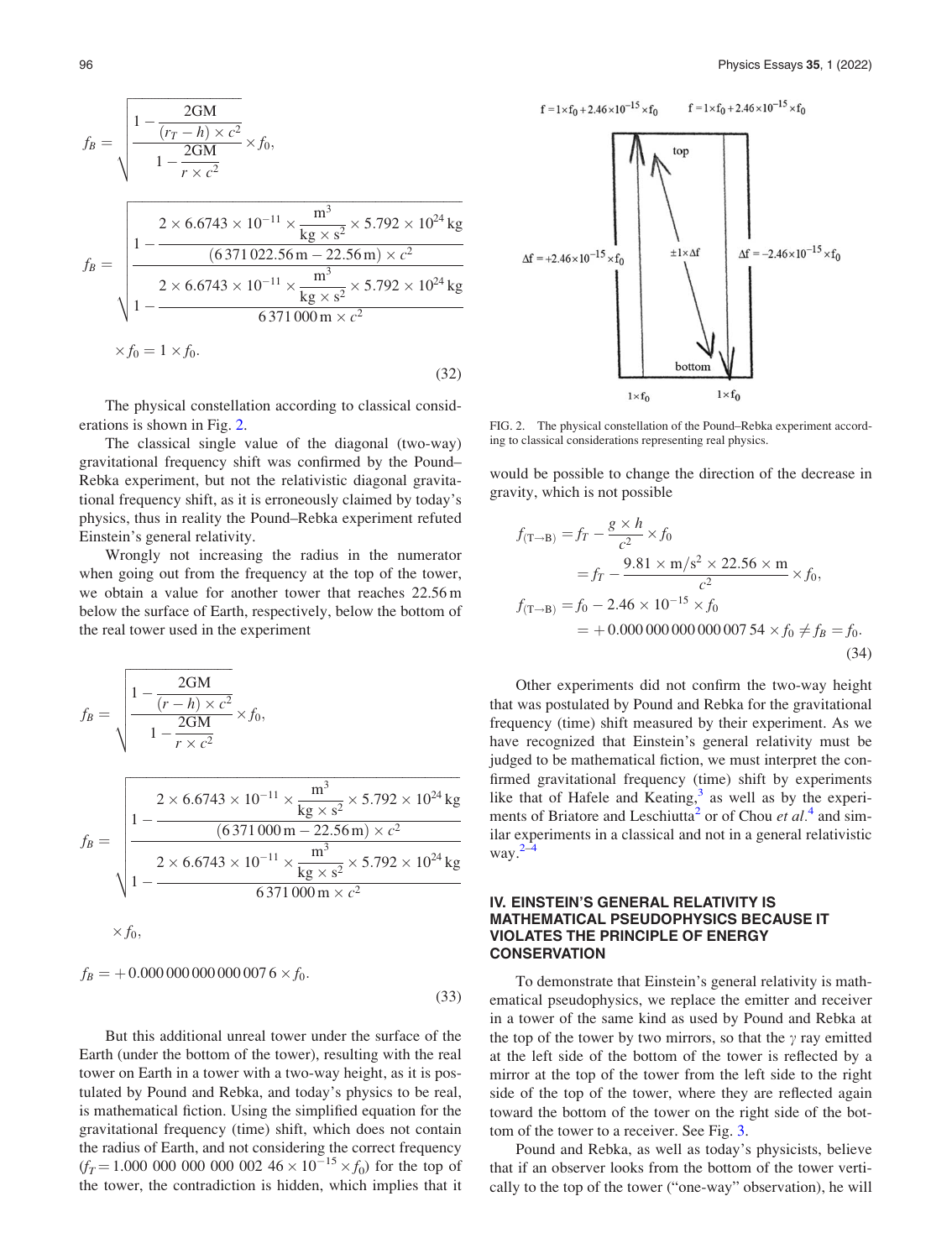<span id="page-6-0"></span>

FIG. 3. Einstein's general relativity violates the principle of energy conservation, here shown for  $\gamma$  ray that moves from the left side of the bottom of the tower to the right side of the bottom of the tower, reflected at two mirrors at the top of the tower.

see that at the top the frequency is  $1 \times \Delta f$  faster than at the bottom, but if an observer looks diagonally from the bottom to the top of the tower (two-way observation) he will see that the frequency is  $2 \times \Delta f$  faster than at the bottom. To obtain the postulated double value for the gravitational frequency shift for the two-way observation of the  $\gamma$  ray, the  $\gamma$  ray must lose on the way between the mirrors from the left side to the right side of the top of the tower the same frequency as the frequency difference between the top of the tower and the bottom of the tower, so that double the value of the gravitational frequency shift can occur

$$
\Delta f_{(B \to T \to B)} = \Delta f_{(left \to right)} + \Delta f_{(T \to B)},
$$
  
\n
$$
\Delta f_{(B \to T \to B)} = (-2.46 \times 10^{-15} \times f_0)
$$
  
\n
$$
+ (-2.46 \times 10^{-15} \times f_0),
$$
  
\n
$$
\Delta f_{(B \to T \to B)} = -4.92 \times 10^{-15} \times f_0.
$$
\n(35)

Because frequency is proportional to energy, this means that on the way from the left side to the right side at the top of the tower  $\gamma$  ray must lose energy

$$
\Delta E_{\text{(left-right)}} = -2.46 \times 10^{-15} \times E_0. \tag{36}
$$

If we install an emitter at the left side of the top of the tower that sends  $\gamma$  ray down to a mirror at the bottom of the left side of the tower, where they are reflected to another mirror at the right side of the bottom of the tower, where the second mirror reflects the  $\gamma$  ray to a receiver at the right side of the top of the tower, the  $\gamma$  ray would have to gain energy between the mirrors at the bottom of the tower, see Fig. 4.

Pound and Rebka, as well as today's physicists, believe that if an observer looks from the top of the tower vertically to the bottom of the tower (one-way observation), he will see that at the bottom of the tower, the frequency is  $-1 \times \Delta f$ slower than at the top of the tower, but if an observer looks diagonally from the top of the tower to the bottom of the tower (two-way observation), he will see that the frequency



FIG. 4. Einstein's general relativity violates the principle of energy conservation, here shown for  $\gamma$  ray that moves from the left side of the top of the tower to the right side of the top of the tower, reflected at two mirrors at the bottom of the tower.

is  $-2 \times \Delta f$  slower than at the top of the tower. To obtain the postulated doubled value for the gravitational frequency shift, the  $\gamma$  ray must gain on the way between the mirrors from the left side to the right side of the bottom of the tower the same frequency, as the frequency difference between the bottom and the top of the tower, so that double the value of the gravitational frequency shift can occur

$$
\Delta f_{(T \to B \to T)} = \Delta f_{\text{(left-right)}} + \Delta f_{(B \to T)}, \n\Delta f_{(T \to B \to T)} = (+2.46 \times 10^{-15} \times f_0) \n+ (+2.46 \times 10^{-15} \times f_0), \n\Delta f_{(T \to B \to T)} = +4.92 \times 10^{-15} \times f_0.
$$
\n(37)

Because frequency is proportional to energy, this means that on the way from the left side to the right side at the bottom of the tower, the  $\gamma$  ray must gain energy

$$
\Delta E_{\text{(left}\to \text{right})} = +2.46 \times 10^{-15} \times E_0. \tag{38}
$$

But destroying or creating energy violates the principle of energy conservation, thus Einstein's general relativity is revealed as mathematical psdeudophysics. It is also illogical to assume that electromagnetic radiation, which moves from the left side to the right side of the top of the tower will lose energy  $(-1 \times \Delta E)$ , while electromagnetic radiation, which moves from the left side to the right side of the bottom of the tower will gain energy  $(+1 \times \Delta E)$ . As demonstrated in another article, the relativistic explanation of the inertial mass increase also violates the principle of energy conservation.<sup>3</sup> If we interpret the Pound–Rebka experiment correctly, we are able to recognize that Einstein's general relativity is just mathematical fiction, and that we have to explain the gravitational frequency (time) shift according to classical considerations. The mathematical doubled gravitational frequency shift we also obtain when calculating the difference of the frequency (time) shifts that we have calculated according to classical considerations before.